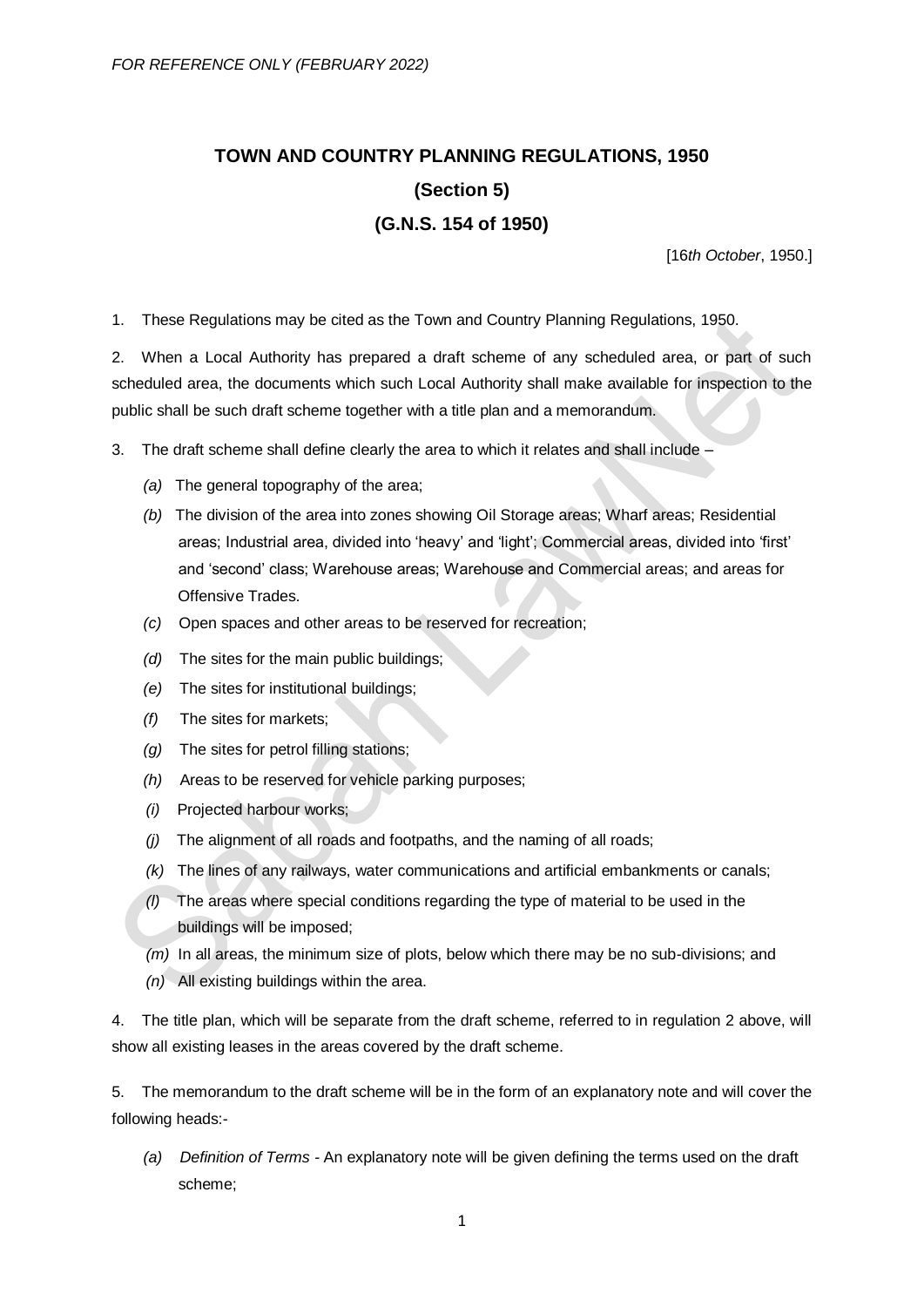- *(b) Roads,* giving a general description of the roads in the draft plan, including the width of the footpaths and giving a note on traffic circulation.
- *(c) Buildings. g*iving a general description of the heights and size of buildings to be allowed, the requirements for external decoration of buildings, and the materials which are required in any given area;
- *(d) Sanitation,* giving a general description of the proposed method of night soil disposal and instructions regarding the erection of any special form of septic tank that may be required;
- *(e) Open Spaces -* A note will be included covering the requirements for open spaces in built-up areas, and defining other open spaces for recreation purposes; and
- *(f) Building Lines -* The memorandum will draw attention to the building lines required, and a special note will be made where there is to be any deviation from the minimum requirements of any Building Regulations of any Local Authority.

6. When a draft scheme has been prepared the Local Authority shall give at least two weeks notice by publication once in the *Gazette* and once in a newspaper circulating in the district to which the scheme refers of its intention to exhibit the draft scheme and such notice shall state that any members of the public may make objections to such plan in the manner set out in such notice and within a period of one month from the date of exhibition. At the expiration of such notice, the draft scheme, together with the title plan and the memorandum, shall then be exhibited at the District Office of the area to which the scheme refers and the date of exhibition shall be endorsed on the draft scheme by the District Officer. The scheme will be opened for inspection, free of charge, during normal office hours.

7. Where in accordance with the provisions of section 6 (I) (*a*) of the Town and Country Planning Ordinance, 1950, a Local Authority has by resolution decided to prepare a draft scheme with respect to any land and thereafter it appears to that Local Authority that it cannot within a reasonable time prepare a draft scheme which will comply with all the provisions of the preceding Regulations for part of such land, such Local Authority may prepare a draft scheme with respect to such part to comply with the provisions of Regulation 3 (*a*) and (*b)* zoning such part, and such draft scheme shall be exhibit in accordance with the provisions of Regulation 6.